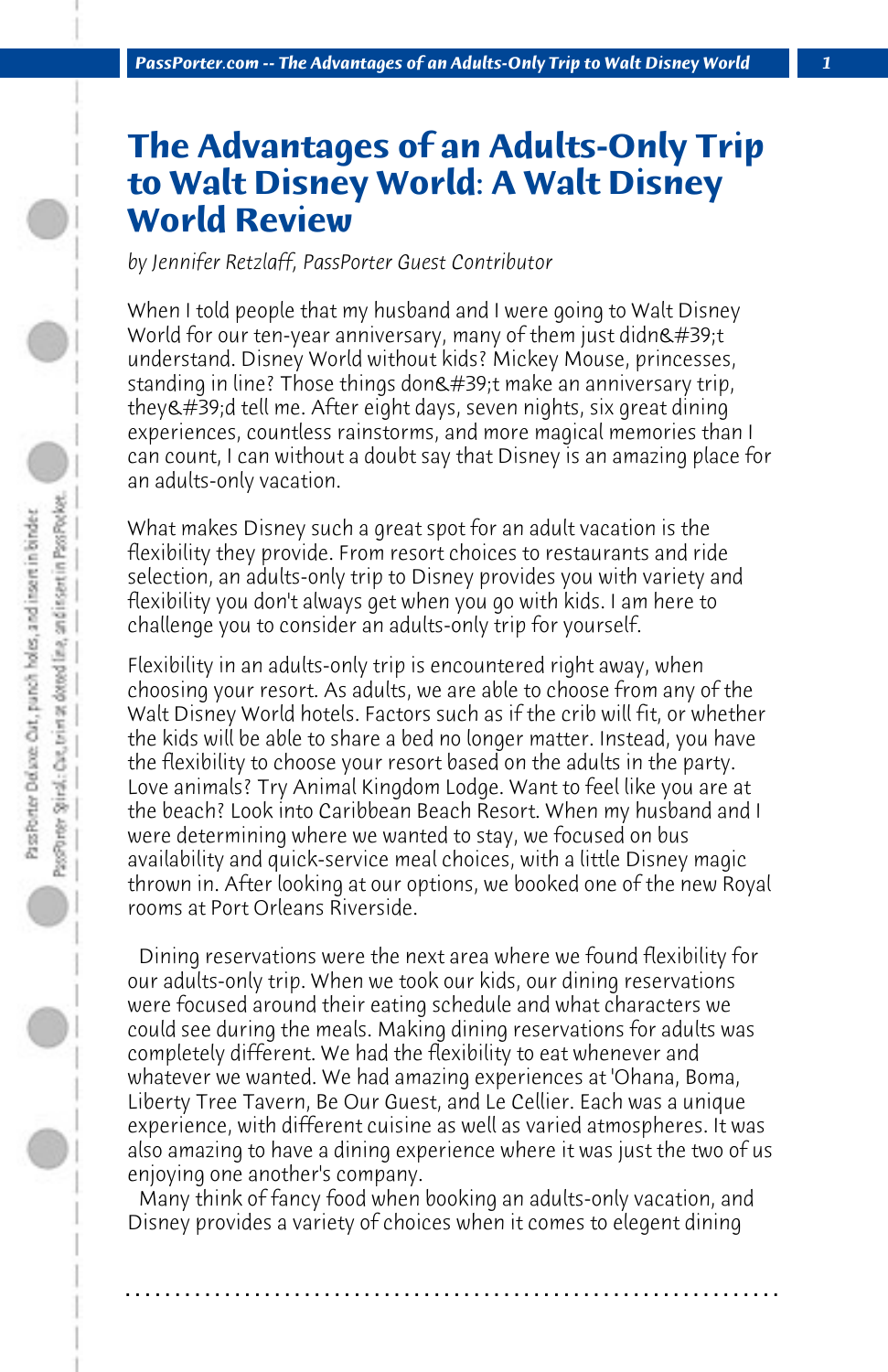experiences. From trying sushi at the newly renovated California Grill, where you can watch the fireworks, to a great steak at Le Cellilar or Yachtsman, followed by a stroll together. It wasn't just in the dining reservations where we noticed the added mealtime flexibility. We also experienced this bonus during our quick-service and snacks times. Being able to grab a snack or a quick bite whenever we wanted or needed, added to our flexibility overall. Whether it was a nice, relaxed sit down dinner or a quick meal in front of the castle, we appreciated this magical time together.

 As my husband and I started to discuss what we wanted to do while at Disney, we discovered that we had a lot more flexibility when it came to rides, shows, and evening entertainment, too. When traveling with children you have to take into consideration height, fear, and rest times when making plans. We were able to look at rides and shows based on what we liked and wanted to see again. When we traveled with our two kids, we had to make sure we hit all the shows, character greetings, and kid rides, as well as our adult rides, making our planning a little difficult. This time, we didn't have to worry about splitting our time between these different categories, or separating to ride along with the kids-- we had the joy of experiencing the rides just the two of us, together. Although we enjoy riding Splash Mountain with our daughter, one of us had to stay back with the little guy. On our anniversary trip, we enjoyed the whole experience together; from waiting in line, through the anticipation of the ride itself, to the laughs afterwards. Disney also does an amazing job reaching out to adults with evening entertainment such as Harambe Nights at Animal Kingdom, IllumiNations Sparkling Dessert Party at Epcot, and the Tomorrowland Dessert Party at Magic Kingdom. Outside the main parks there is tons of adult-focused entertainment. You can head over to Downtown Disney (soon to be Disney Springs) for shopping, movies and entertainment. Don't think that it is all princesses, there is so much more that you can see and do at Walt Disney World!

PassPorter Spiral: Car, trim at deteed line, and insert in Pass Pocket. PassPorter Delaxe: Out, panch holes, and insert in binder

> Flexibility was key to our trip this year. I am a planner, and even for our adults-only trip I made laminated itineraries for each day; however, with every good plan comes the need for a little give and take. It rained and poured almost every day. As rides and shows were canceled or closed, we were forced to adjust our plans and move on. Being two adults, there wasn't much crying, and for the most part we just grabbed extra socks, an umbrella, and rain jackets and kept going. Being this flexible isn't as easy with kids. They have schedules, and it's harder to explain why Splash Mountain is closed or why they won't be seeing the princesses in the parade. Instead of meltdowns, we had bonus magical moments, where we discovered hidden gems around the parks. While flexibility is part of every trip, with an adults-only trip your flexibility is centered on

> **. . . . . . . . . . . . . . . . . . . . . . . . . . . . . . . . . . . . . . . . . . . . . . . . . . . . . . . . . . . . . . . . . .**